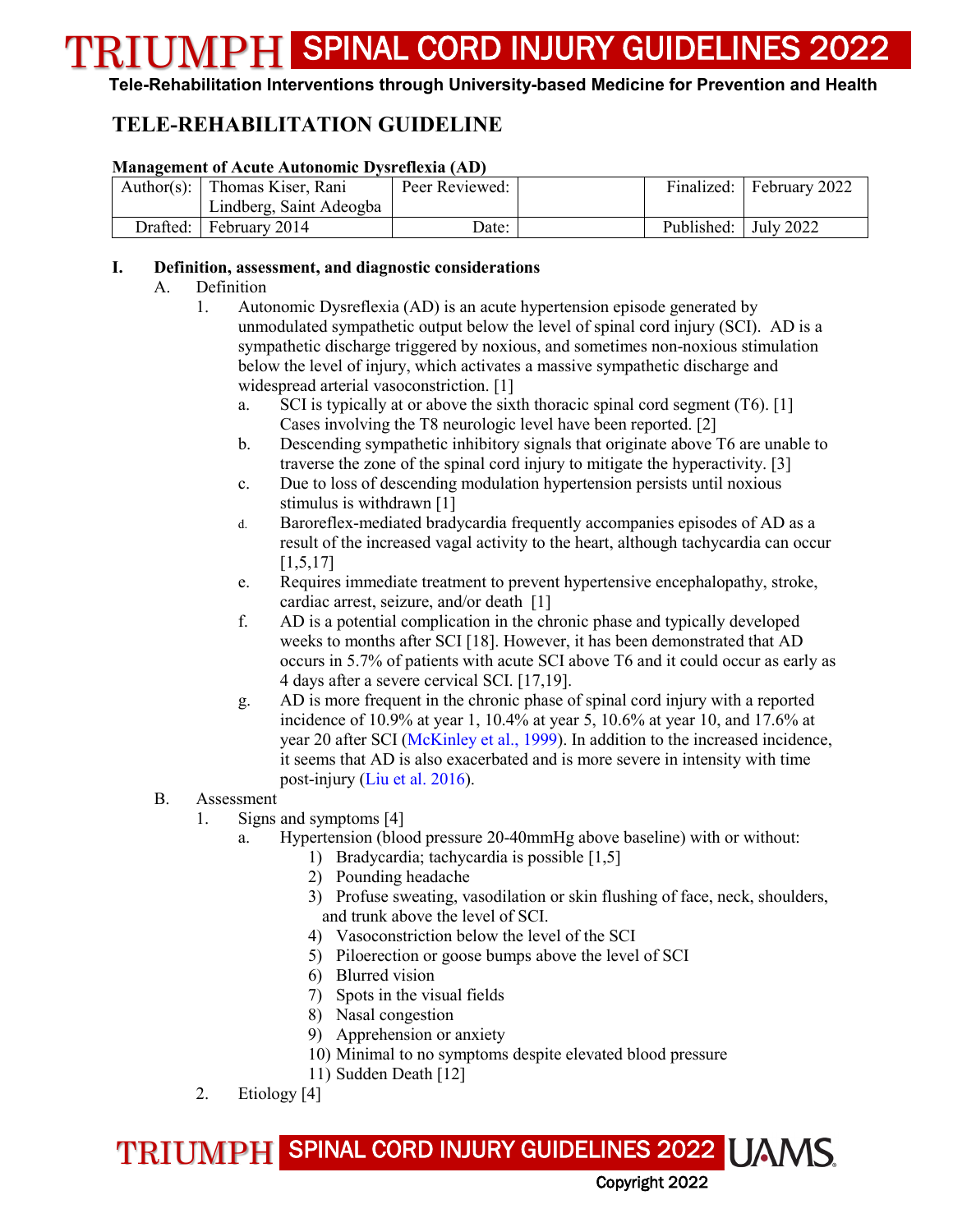#### **Tele-Rehabilitation Interventions through University-based Medicine for Prevention and Health**

- a. Urinary system (most common;  $75-90\%$  of cases)  $[1, 3, 5, 6]$ 
	- 1) Bladder distention/urinary tract infection
	- 2) Kidney stones
	- 3) Obstructed urinary catheter
	- 4) Urological instrumentation of genitourinary tract
		- a) Catheterization of urethra
		- b) Cystoscopy
- b. Gastrointestinal system (second most common) [1, 3, 5]
	- 1) Bowel distention
	- 2) Bowel impaction
	- 3) Appendicitis
	- 4) Gallstones or cholecystitis
	- 5) Gastric ulcers or gastritis
	- 6) Gastrointestinal tract instrumentation
	- 7) Hemorrhoids
- c. Integumentary system
	- 1) Pressure ulcers
	- 2) Constrictive clothing, shoes or appliances
	- 3) Contact with hard or sharp objects
	- 4) Blisters
	- 5) Burn, sunburn or frostbite
	- 6) Ingrown toenail
	- 7) Insect bite
- d. Reproductive system
	- 1) Intercourse
	- 2) Sexually transmitted diseases
	- 3) Ejaculation
	- 4) Epididymitis
	- 5) Scrotal compression
	- 6) Vibratory stimulation
	- 7) Menstruation
	- 8) Pregnancy
	- 9) Vaginitis
- e. Other
	- 1) Performance-enhancing drugs (e.g. stimulants)
	- 2) Deep vein thrombosis
	- 3) Excessive alcohol
	- 4) Excessive caffeine or other diuretic intake
	- 5) Fractures or trauma
	- 6) Heterotopic ossification
	- 7) Pulmonary emboli
	- 8) Substance abuse
	- 9) Surgical or invasive diagnostic procedures
- C. Diagnostic Considerations
	- 1. Suspect in patients with SCI at T6 or above who develop acute hypertension likely with associated bradycardia, but can be seen with tachycardia.
	- 2. Key populations:
		- i. Pregnant women
			- 1. AD in pregnant women can be mistaken for preeclampsia [4]
		- ii. Patients undergoing urological procedures

TRIUMPH SPINAL CORD INJURY GUIDELINES 2022 UAMS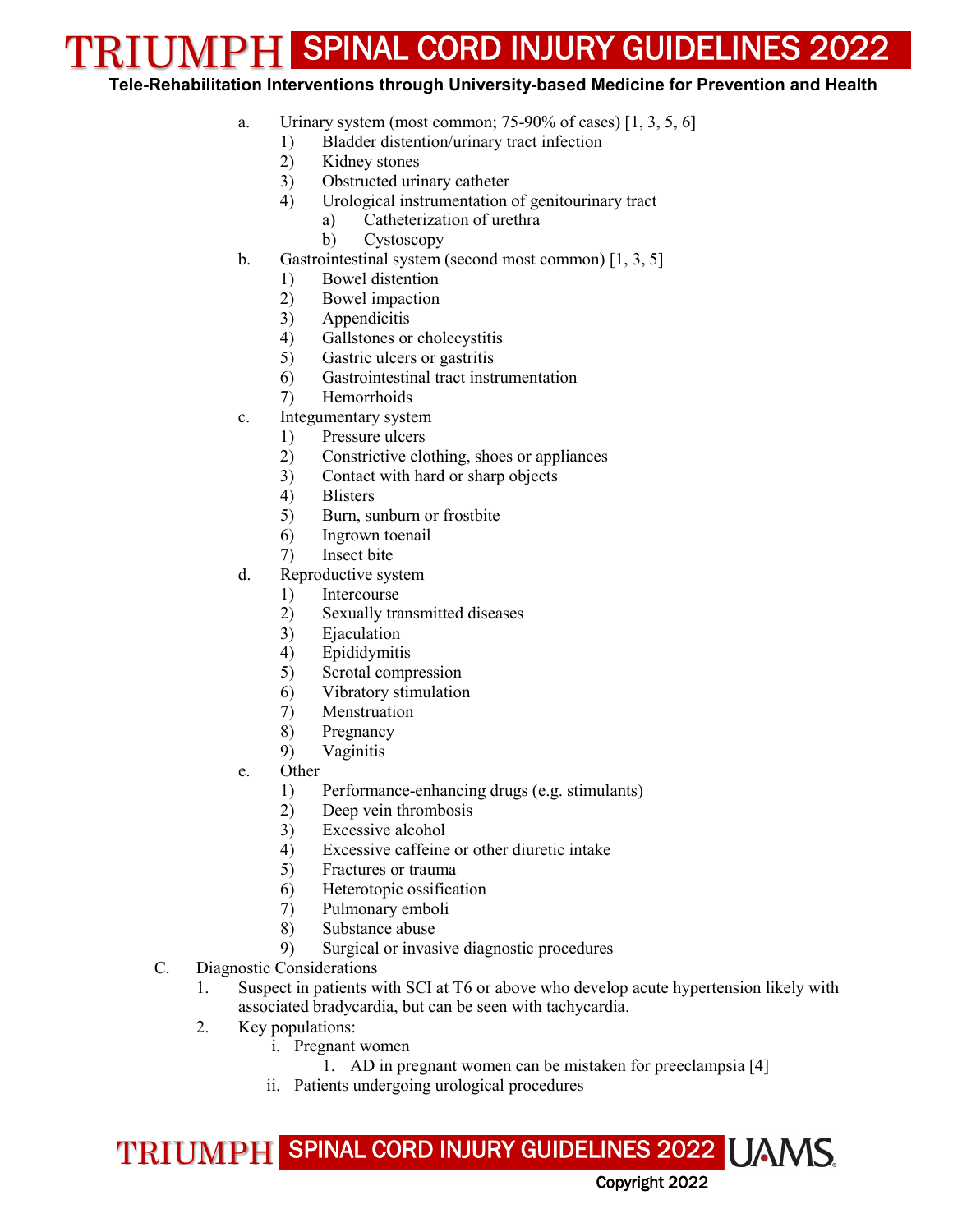#### **Tele-Rehabilitation Interventions through University-based Medicine for Prevention and Health**

- 1. Procedures such as cystometry, cystoscopy, transurethral litholapaxy, extracorporeal shock wave lithotripsy, and penile vibrostimulation can trigger AD  $[6, 7]$
- 2. Urodynamic study risk factors that have been determined to increase the risk of AD are: patient's age, SCI completeness, traumatic etiology, indwelling catheter, presence of chills or sweating, anticholinergic treatment, maximum detrusor voiding pressure, detrusor pressure at maximum flow rate, detrusor external sphincter dyssynergia, and bladder outlet obstruction. The two major risk factors were. patient's age equal to or above 45 years of age (OR=10.995) and maximum detrusor voiding pressure equal to or above 31 cm H2O (OR=3.879). [13]

#### II. **Acute Management [4]**

- A. Check blood pressure
	- 1. If blood pressure is not elevated but signs and symptoms are present and the cause has not been identified, continue to look for nociceptive cause and if necessary refer to an appropriate consultant depending upon the symptoms.
	- 2. If blood pressure is elevated
		- a. Immediately sit the person up if the individual is supine to take advantage of orthostatic hypotension seen in spinal cord injury.
		- b. Loosen clothing or constrictive devices to decrease possible nociception from the clothing or devices.
		- c. Monitor blood pressure and heart rate frequently (every 2-5 minutes).
- B. Survey urinary system
	- 1. If an indwelling urinary catheter is not in place, catheterize the individual. Prior to inserting the catheter, instill 2% Lidocaine jelly into urethra and wait two minutes, if possible (in order to prevent additional nociceptive sensory input from inserting the catheter).
	- 2. If the individual has an indwelling catheter
		- a. Check the system along entire length of catheter and tubing for kinks, folds, constrictions or obstructions.
		- b. Check for correct placement of the indwelling catheter.
		- c. If a problem is found, correct it immediately.
			- 1) If the catheter appears blocked, gently irrigate with 10-15 mL of normal saline (in children <2, use 5-10 mL) warmed to body temperature.
			- 2) If the catheter is draining and the blood pressure remains elevated, suspect fecal impaction.
			- 3) If the catheter is *not* draining and the blood pressure remains elevated, remove and replace the catheter.
				- i. Prior to replacing the catheter, repeat 2% Lidocaine jelly installation and wait two minutes. If difficulties arise in replacing the catheter, consider attempting to pass a coudé catheter or consult urology.
				- ii. Monitor blood pressure during bladder drainage.
				- iii. If acute symptoms of AD persist, including a sustained elevated blood pressure, suspect fecal impaction.
- C. Evaluate systolic blood pressure (SBP): if SBP > 150 mmHg, consider pharmacologic management as outlined below. If SBP < 150 mmHg proceed to step D.

1.Use an antihypertensive agent with rapid onset and short duration

### TRIUMPH SPINAL CORD INJURY GUIDELINES 2022 | JAMS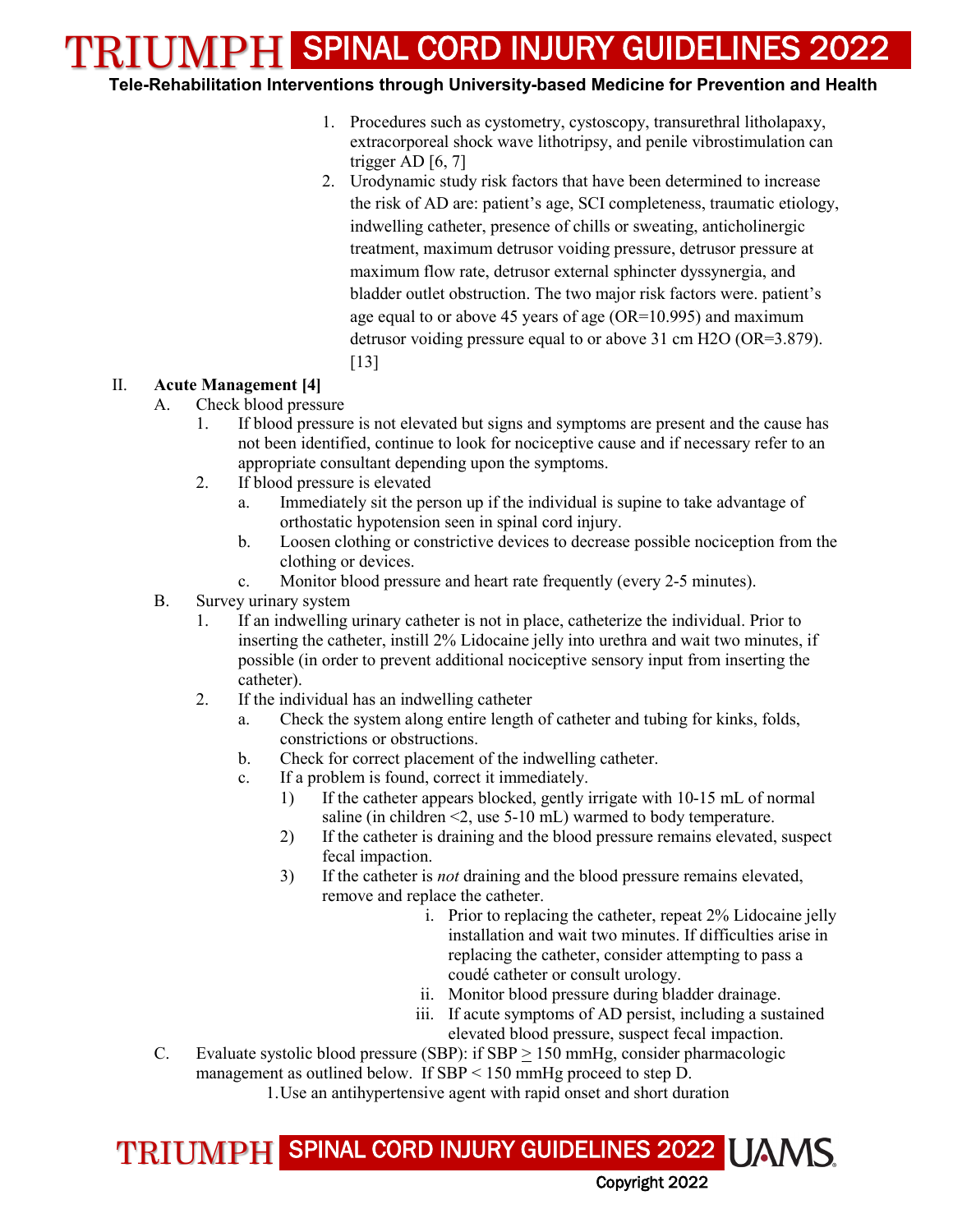#### **Tele-Rehabilitation Interventions through University-based Medicine for Prevention and Health**

- a. Topical 2% nitroglycerin paste (1-2 inches applied to the skin above the level of SCI) [1, 8, 9], or sublingual nitroglycerin 0.4 mg, may repeat every 5 minutes if needed. Note: Nitrates are contraindicated in patients using Sildenafil or other PDE5 inhibitor.
- b. Nifedipine (10 mg PO or SL) [1, 10]
- c. Labetalol (100 mg PO or 20 mg IV), prazosin (1-2 mg PO), hydralazine(10-25 mg PO or 10-20 mg IM/IV) or IV sodium nitroprusside (0.3-10 mcg/kg/min) for severe, refractory cases [1, 7, 11,14]
- 1.Monitor for symptomatic hypotension and if low elevate the foot of the bed and add external compression garments, such as an abdominal binder or TED hose.
- D. Survey GI system, beginning with evaluation for fecal impaction.
	- 1. Evaluate for fecal impaction by checking the rectum for stool.
		- a. Using gloved hands apply 2% lidocaine jelly into rectum; wait 2 minutes to proceed if possible
		- b. Insert lubricated finger into rectum and check for stool; remove if present
		- c. Stop exam if blood pressure worsens. Instill more anesthetic, wait 20 minutes and resume exam.
- E. If the precipitating cause has not been determined, check for less frequent causes of noxious stimulation delineated above that can cause AD. The individual may need to be admitted to the hospital for monitoring and pharmacological control of blood pressure.
- F. Follow up:
	- 1.Following an episode of AD, instruct the individual to monitor symptoms and blood pressure for at least 2 hours after resolution.
	- 2.Consider admission for monitoring to maintain pharmacologic control of the blood pressure and to investigate other causes.
	- 3.Document the episode in the medical record and include evaluation of treatment efficacy.
	- 4.Once the patient is stabilized, review with the patient, family and friends the causes of AD and preventative measures.
	- 5.Schedule a detailed evaluation for patients with recurrent AD

#### III. Chronic Management

- A. Blood pressure monitoring should be performed to detect development of AD in patients with history of SCI undergoing urological procedures [6]
- B. Prophylactic administration of nifedipine or prazosin can prevent or mitigate AD in patients with history of SCI undergoing urological procedures [6, 7, 14]

1. Nifedpine can cause a prolonged drop in blood pressure for periods of up to 5 hours, which may result in dizziness, fatigue, and weakness.

2. Prazosin is a selective adrenergic blocker with a slower and less abrupt suppressive effect on blood pressure. Unlike nifedipine, which blocks both the renin-angiotensin (RAS) and a-mediated pathways, prazosin only affects the amediated pathways. These a-mediated pathways contribute greatly to the severity of AD. Retaining the renin-angiotensin pathways allows for maintained resting seated BP (which is more RAS-dependent after SCI)

Copyright 2022

- C. It is important to manage AD in SCI aggressively because it is a life threatening complication of SCI. In a review of case reports in the literature, thirty-two cases of death or life-threatening complications of AD were reported. [15]
	- 1. Twenty-three (72%) cases were CNS-related,
	- 2. Seven (22%) cases were CV-related, and
	- 3. Two (6%) cases were pulmonary-related.

### TRIUMPH SPINAL CORD INJURY GUIDELINES 2022 | JAMS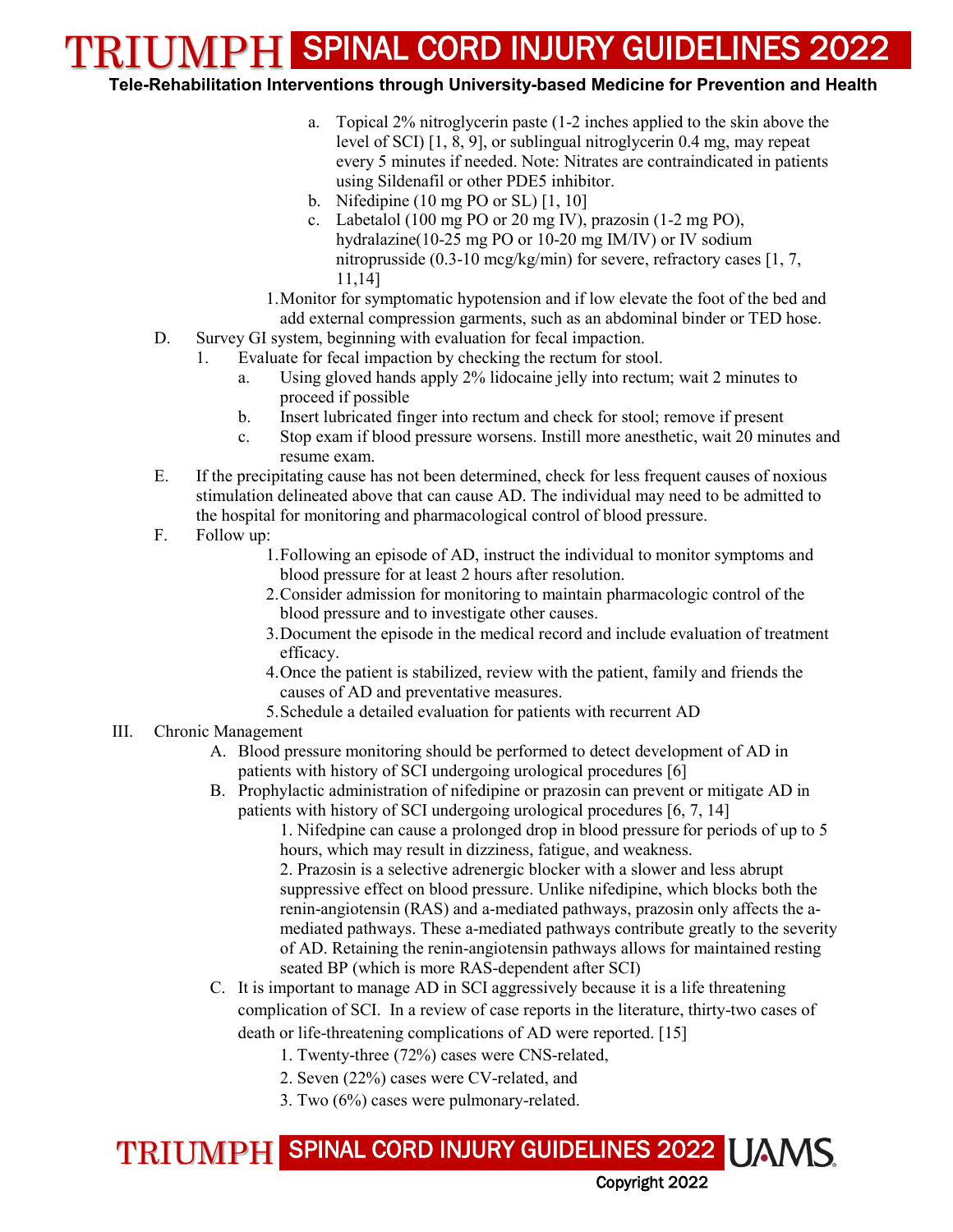**Tele-Rehabilitation Interventions through University-based Medicine for Prevention and Health**

4. In total, seven (22%) deaths were noted as a direct result of complications following an AD attack.

D. Aggressive spasticity management with an intrathecal baclofen pump can reduce the symptomatic episodes of AD even in those with other risk factors for development of AD, and should be considered it other treatment strategies are not successful. [16]

*This guideline was developed to improve health care access in Arkansas and to aid health care providers in making decisions about appropriate patient care. The needs of the individual patient, resources available, and limitations unique to the institution or type of practice may warrant variations.*

#### **Guideline Developers**

Guideline developed by Saint Adeogba, MD, in collaboration with the TRIUMPH team led by Thomas Kiser, MD, and Rani Lindberg, MD. 2014

Revised by Thomas Kiser, MD and Lucas Bider, MD 2018

#### **Selected References**

1. Eldahan, K.C. and A.G. Rabchevsky, *Autonomic dysreflexia after spinal cord injury: Systemic pathophysiology and methods of management.* Auton Neurosci, 2018. **209**: p. 59-70.

2. Erickson, R.P., *Autonomic hyperreflexia: pathophysiology and medical management.* Archives of physical medicine and rehabilitation, 1980. **61**(10): p. 431-440.

3. Teasell, R.W., et al., *Cardiovascular consequences of loss of supraspinal control of the sympathetic nervous system after spinal cord injury.* Arch Phys Med Rehabil, 2000. **81**(4): p. 506-16.

4. *Consortium for Spinal Cord Medicine: Acute management of autonomic dysreflexia: Individuals with spinal cord injury presenting to health-care facilities.* Journal of Spinal Cord Medicine, 2002. **25(Suppl. 1)**: p. 67-88.

5. Lindan, R., et al., *Incidence and clinical features of autonomic dysreflexia in patients with spinal cord injury.* Paraplegia, 1980. **18**(5): p. 285-92.

6. Liu, N., et al., *Iatrogenic urological triggers of autonomic dysreflexia: a systematic review.* Spinal Cord, 2015. **53**(7): p. 500-9.

7. Zheng, M.M., et al., *Prazosin: a potential new management tool for iatrogenic autonomic dysreflexia in individuals with spinal cord injury?* Neural Regen Res, 2015. **10**(4): p. 557-8.

8. Braddom, R.L. and J. Rocco, *Autonomic dysreflexia. A survey of current treatment.* American journal of physical medicine & rehabilitation, 1991. **70**(5): p. 234-241.

9. Solinsky, R., et al., *Pharmacodynamics and effectiveness of topical nitroglycerin at lowering blood pressure during autonomic dysreflexia.* Spinal Cord, 2017. **55**(10): p. 911-914.

10. Lindan, R., E.J. Leffler, and K.R. Kedia, *A comparison of the efficacy of an alpha-I-adrenergic blocker in the slow calcium channel blocker in the control of autonomic dysreflexia.* Paraplegia, 1985. **23**(1): p. 34-8.

11. *Valles, M., et al., Cerebral hemorrhage due to autonomic dysreflexia in a spinal cord injury patient. Sp*inal Cord, 2005. **43**(12): p. 738-740.

12. Dolinak, D, and Balraj, E, Autonomic Dysreflexia and Sudden Death in People with Traumatic Spinal Cord Injury Am J Forensic Med Pathol 2007;28: 95–98

13. Vırseda-Chamorro, M. et al, *Risk Factors to Develop Autonomic Dysreflexia during Urodynamic Examinations in Patients with Spinal Cord Injury.* Neurourol. Urodynam. 36:171–175, 2017.

TRIUMPH SPINAL CORD INJURY GUIDELINES 2022 UAMS